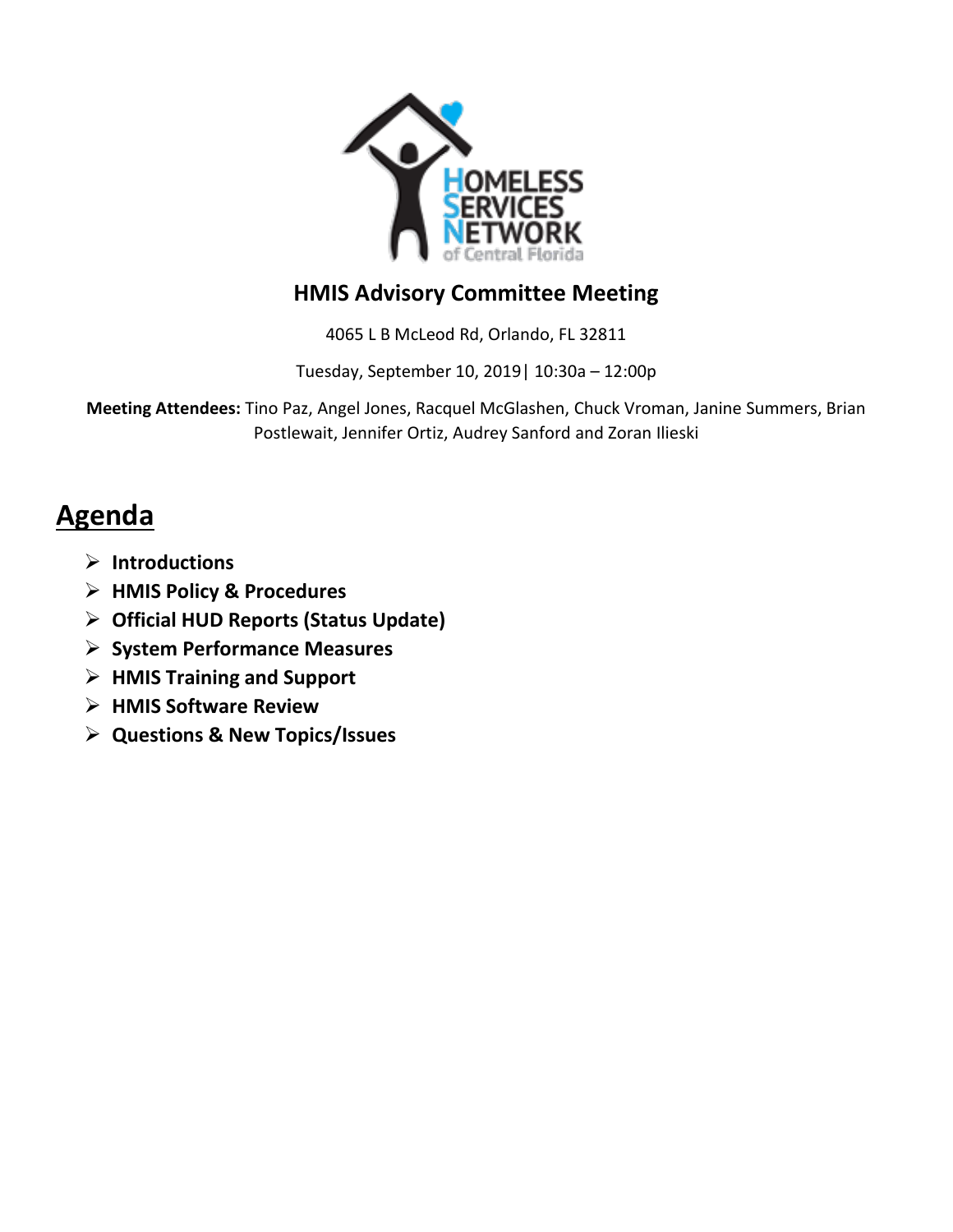# **Meeting Summary**

#### **[Introductions]**

Meeting led by Tino Paz, HMIS Operations Manager. Meeting attendees conducted self-introductions and discussed their current use of the HUD Exchange HMIS Resources page.

#### **[HMIS Policies and Procedures]**

- *Upcoming 2020 Data Standards Updates*
	- o Biggest changes to be expected: Updates to the CES data collection elements and workflow, as well as changes in place for Street Outreach projects. New fields will be available by 10.01.2019.
	- $\circ$  Minor changes to be expected: some wording changes for a small handful of collection fields, as well as some adjustments to standard picklists
	- $\circ$  The HMIS team will hold a GoTo webinar on September 26<sup>th</sup>, from 10a-11a to review changes. This will also be made available as a recording and sent out to all agencies, as well as posted to our website and on the HMIS News Dashboard.
- *HMIS Agency Liaison Status*
	- o So far, about 29 users have attended the Agency Liaison (AL) training
		- **Positive feedback from attendees**
		- **Training is available on a monthly basis**
		- We would love additional feedback from the committee on how formal the requirements for an AL should be? What responsibilities are absolute or should be prioritized?
- *HMIS Advisory Committee Structure updates*
	- $\circ$  With NOFA, the recent chaos of Dorian, and other various tasks coming up, there has not been much traction on this process to date. We will continue conversations and try to gain back some momentum as we are looking to build our committee and engage attendees that will help us make some big decisions related to HMIS Servicepoint over the next year.
		- Planning to schedule a GoTo webinar/meeting to discuss the next steps and organize an Ad Hoc Committee.
		- Important discussion points: Who becomes a "voting" member; recommendation development and refinement
- *HMIS User Subscriptions*
	- $\circ$  This process is moving along; currently around 30% of agencies have paid the user subscription invoice. The HMIS department is working with other agencies and being flexible where possible in allowing more time for invoices to be addressed.
		- Breakdown Explained: [CoC FL-507 / HSN HMIS User Subscriptions](https://docs.google.com/presentation/d/1TSXxNba-GSS9rzd_VtUk6FwfCpDkCcy2jvuhvBmwRGk/edit?usp=sharing)
- *Business Association Agreements (BAA) under review*
	- $\circ$  A BAA has been used on several occasions in the past, mostly by agencies that have a hospital/health type of facility and need to have an agreement on their end in addition to the HMIS Agency Partner Agreement.
		- The BAA has stronger legal implications vs the Partner Agreement
		- Several agencies that use this need to have it updated/renewed
		- Staff at HSN/HMIS are reviewing these agreement to ensure compliance and alignment with the goals of the CoC.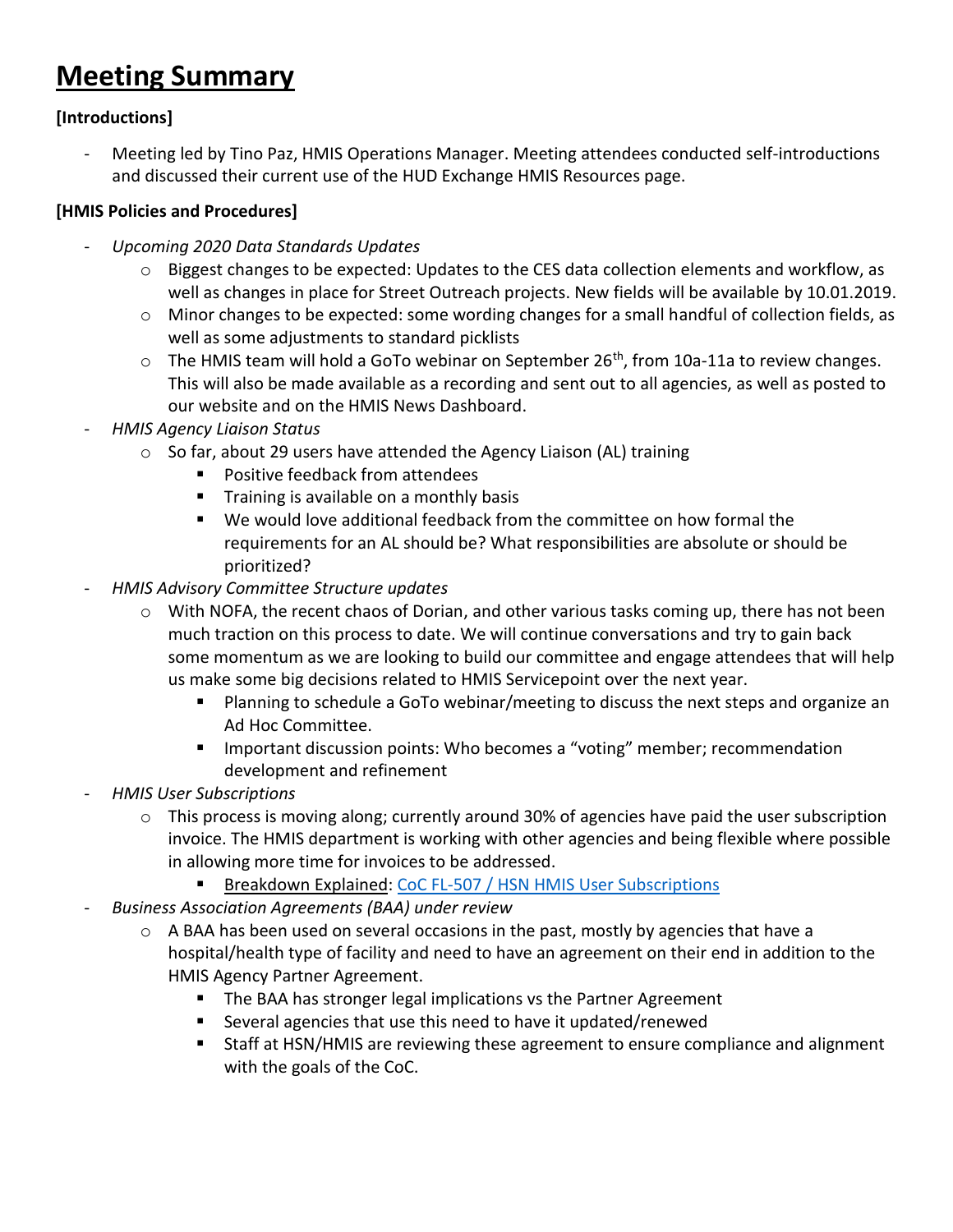### **[Official HUD Reports]**

- No new updates regarding any of our federal reporting processes (HIC, PIT, LSA, SysPM). Everything submitted for FY 18-19 looks good and HUD has not reached out to our CoC with any questions or concerns.
- We previously discussed the debut of "Stella", which we hope to get our hands on and roll out to the community in the near future.
	- $\circ$  It is a data visualization tool being supported by HUD that can help to also support our community efforts in regards to ending homelessness and improve our data quality.
		- **Please use the link in the presentation slides for more information about "Stella".**
- HUD is paying more attention to data on Racial Disparity across all CoCs. While it is not a required federal report (at this time), there are some questions asked surrounding this issue in the NOFA. Our CoC has also been attempting to collect and analyze data surrounding this issue
	- $\circ$  The HMIS team is currently working to update results for the most recent federal reporting year.
		- Results from last year are available in the meeting presentation, which is posted on our website. View the slide labelled "Official HUD Reports" for more information on where our community stands on the issue of Racial Disparity.
- *System Performance Measures*
	- $\circ$  For the sake of time, the short video clip for Metric 3 was not played in today's meeting. However, agencies are encouraged to keep informed about each of these 7 metrics.
		- **Either click the link in the presentation slides or visit the HUD Exchange HMIS page to** view informational clips and other resources about the System Performance Measures.
- *Project-based Reports Coming (due soon!)*
	- $\circ$  ESG CAPER this is a required report for all projects that receive ESG funding
		- An email will go out soon to all ESG projects for technical support as needed. An online, GoTo webinar/support session will likely be scheduled for recipients to participate in.

### **[HMIS Training and Support]**

- Regular monthly training sessions are being offered. Please check dates for upcoming training opportunities, which is available on our website at: [www.hmiscfl.org.](http://www.hmiscfl.org/) Check the calendar of events, and register for training sessions via the training link: www.hmiscfl.org/training
	- o New User Training
		- Intended for new users or current/former users needing an in-depth walkthrough of the system
	- o Refresher Training: Intended for current or recently returning users
	- o Agency Liaison Training: intended for HMIS lead staff at agencies
	- $\circ$  Reporting Training: intended for all users interested in or required to do reporting for their agency
		- A new session is available related to reporting: Data Quality Cleansing Workshop; this session will offer users the ability to come on site, bring or run your data quality reports, and we will use the two hours as a workgroup to address any data quality issues giving users a difficult time. This session is intended to look at data for FY 18-19.
	- $\circ$  Special focus topics for our community include: annual assessments, housing move-in dates, and duplicates managements
		- These three areas are critical to the overall well-being of our data quality and need to be addressed. Courses are available in the HSN University that can provide users information and support on how to get this data corrected. We will continue to develop additional methods of support for areas such as these.